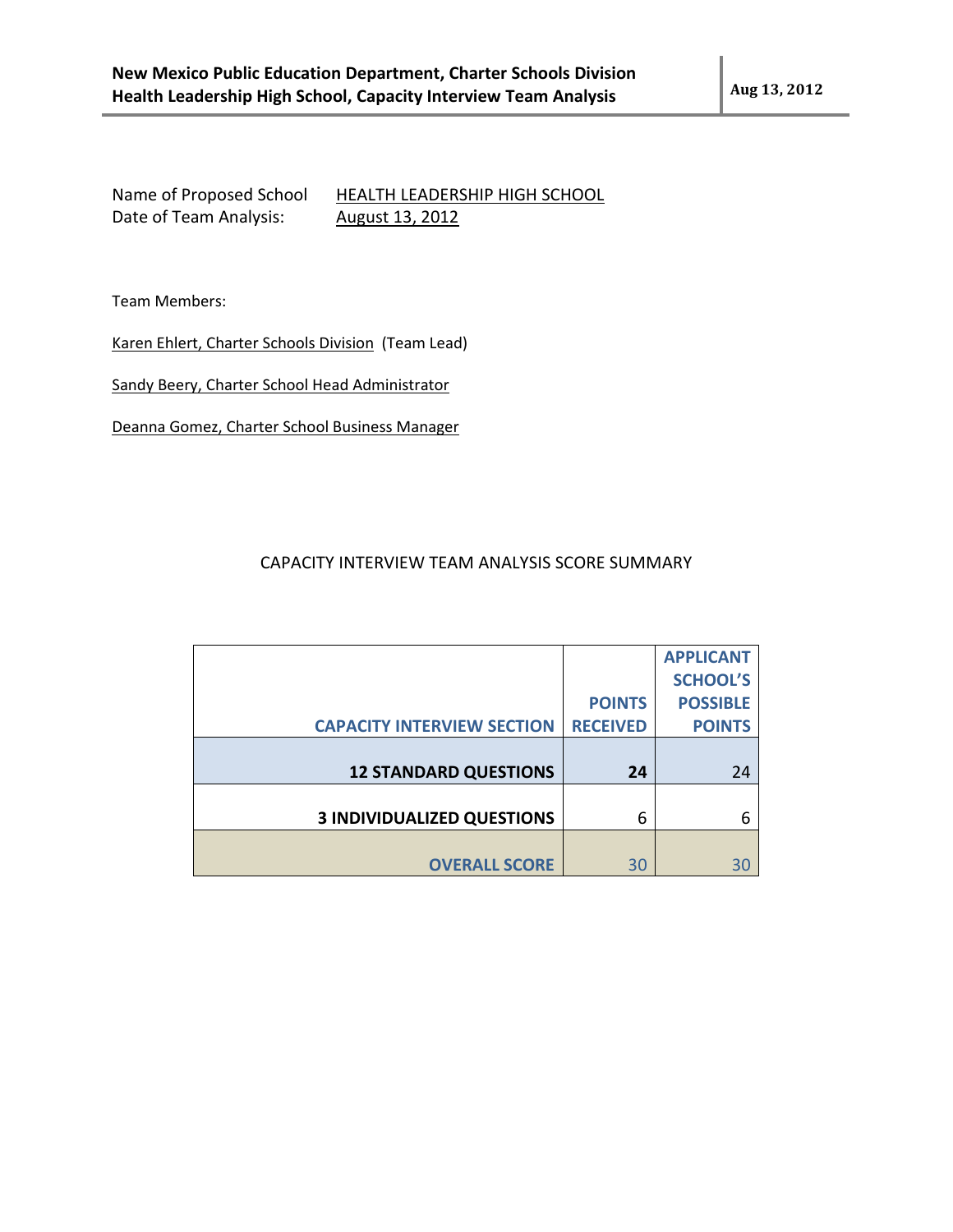| <b>Educational</b><br><b>Plan</b> | Describe a typical day for a student in your school. Please be as concise and<br>1.<br>specific as possible; consider the teachers, the materials, the class, the parents,<br>ancillary staff, etc.                                                                                                                                                                         |
|-----------------------------------|-----------------------------------------------------------------------------------------------------------------------------------------------------------------------------------------------------------------------------------------------------------------------------------------------------------------------------------------------------------------------------|
| Score: 2                          | <b>Comments:</b><br>A thorough description of a typical day was presented by the applicant team. The<br>description was in alignment with the philosophy and educational plan described in the<br>application.                                                                                                                                                              |
| <b>Educational</b><br><b>Plan</b> | What is your plan if the school's actual enrollment population is different from<br>2.<br>the targeted population you originally intended to serve?                                                                                                                                                                                                                         |
| Score: 2                          | <b>Comments:</b><br>The applicant team's response demonstrated capacity through experience in clearly<br>"branding" a school during outreach/marketing to attract the target population.<br>Community engagement was discussed as a very important factor.                                                                                                                  |
| Governance                        | Please explain the delineated roles and responsibilities of, and the<br>3.<br>relationships between, the founders, the governing body, and the school's<br>administration during the transitional period between the planning year and<br>the first year of operations. Describe how those relationships evolve over the<br>full term of the charter.                       |
| Score: 2                          | <b>Comments:</b><br>The applicant team's response demonstrated capacity through experience and<br>understanding of the relationships between the founder, the governing body and the<br>school's administration. The response also included a focus on the capacity of the<br>governing body members and educating members to oversee finances, compliance and<br>policies. |
| <b>Governance</b>                 | How does the school's governing body exercise its oversight and<br>4.<br>accountability? What does the governing body have oversight of?                                                                                                                                                                                                                                    |
| Score: 2                          | <b>Comments:</b><br>The applicant team's response demonstrated a full understanding of governing body<br>oversight and accountability in regard to academic performance, finance and compliance to<br>ensure the vision of the school is carried out.                                                                                                                       |
| <b>Facility</b>                   | Describe your plan for acquiring a facility and ensuring that the facility meets<br>5.<br>educational occupancy standards required by applicable New Mexico<br>construction codes. Whose responsibility is it to carry out this major piece of<br>opening a charter school?                                                                                                 |
| Score: 2                          | Comments:<br>The applicant team's response indicated that they have identified a geographical area and<br>have engaged the services of an architectural firm that has experience with both school<br>and healthcare facilities. The team expressed confidence in procuring the funding that will<br>be needed.                                                              |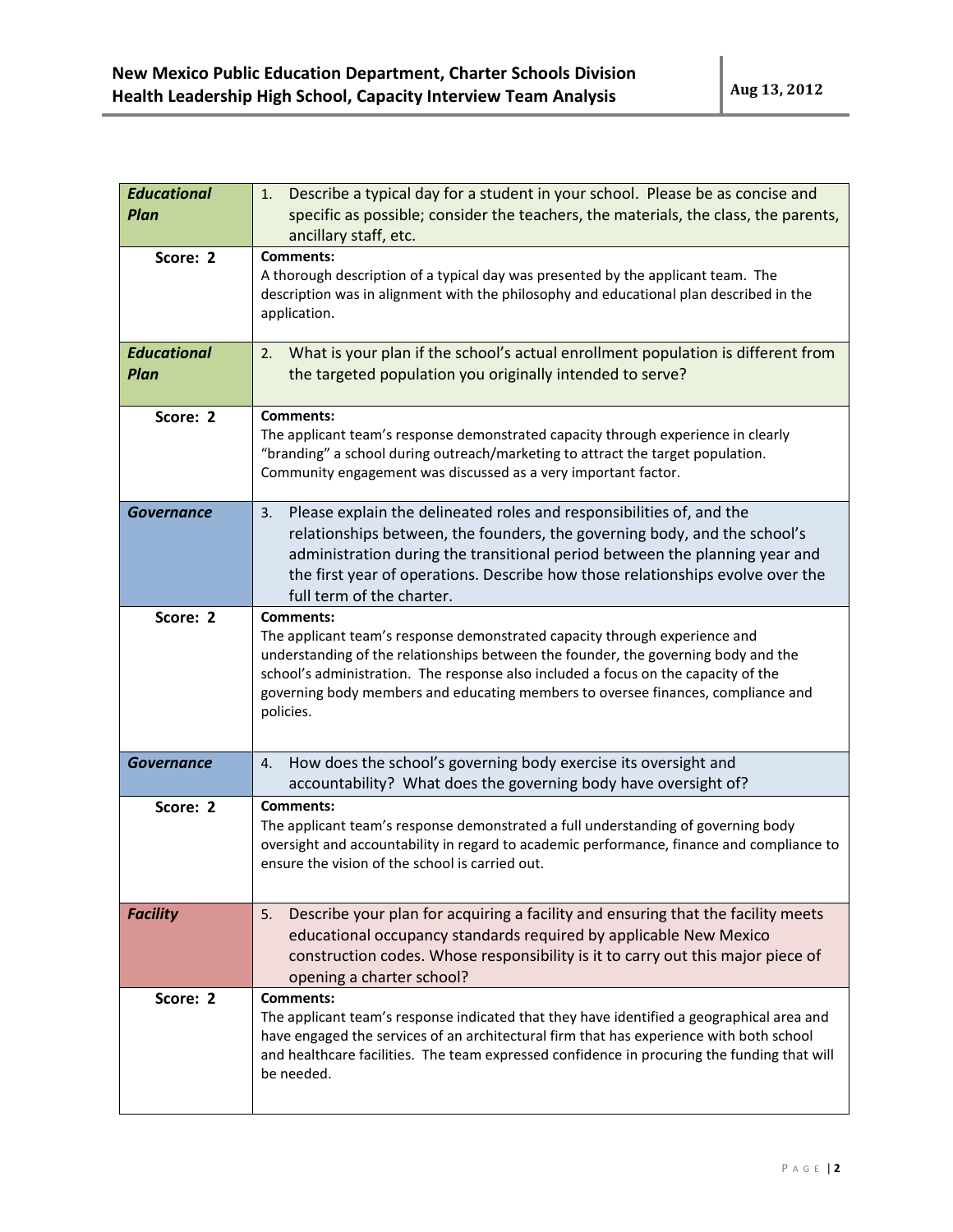| <b>Facility</b>                          | If you cannot find a building that meets PSFA approval, what is your next steps<br>6.<br>plan?                                                                                                                                                                                        |
|------------------------------------------|---------------------------------------------------------------------------------------------------------------------------------------------------------------------------------------------------------------------------------------------------------------------------------------|
| Score: 2                                 | <b>Comments:</b><br>The applicant stated the wisdom of "never leaving yourself with only one option". The<br>team is experienced in finding facilities.                                                                                                                               |
| <b>Finance</b>                           | How are you going to open your school without federal start-up funds?<br>7.                                                                                                                                                                                                           |
| Score: 2                                 | <b>Comments:</b><br>The applicant team's response demonstrated experience with fundraising. The applicants<br>stated that they have four funders committed as soon as the application is approved. They<br>also intend to raise supporting funds from the healthcare industry itself. |
| <b>Finance</b>                           | If something in your budget is not working as planned, for instance, you do not<br>8.<br>get the desired enrollment numbers for the first year, what will be your plan of<br>action?                                                                                                  |
| Score: 2                                 | <b>Comments:</b><br>The applicant team's response demonstrated experience with membership projections and<br>indicated that they have intentionally under-projected membership until they have secured<br>other operational revenues.                                                 |
| <b>Policies and</b><br><b>Procedures</b> | If your school requires a change to the original charter contract what is the<br>9.<br>process for your governing body to address that change?                                                                                                                                        |
| Score: 2                                 | <b>Comments:</b><br>The applicant team's response demonstrated experience in this area and provided a<br>informed plan of action if a change becomes necessary.                                                                                                                       |
| <b>Policies and</b><br><b>Procedures</b> | 10. What role do policies have in the operation of a school? What triggers the<br>need for a policy?                                                                                                                                                                                  |
| Score: 2                                 | <b>Comments:</b><br>The applicant team's response demonstrated a clear knowledge and understanding of the<br>role of policies in the operation of a school as well as requirements for policy development.                                                                            |
| <b>Policies and</b><br><b>Procedures</b> | 11. What do you anticipate your process will be for developing policies? How will<br>you ensure that your policies and procedures are not only compliant, but<br>current and effective?                                                                                               |
| Score: 2                                 | Comments:<br>The applicant team's response demonstrated capacity in the area of policy development,<br>including process, compliance, ongoing review for relevance and effectiveness and<br>alignment with the vision of the school.                                                  |
| <b>Planning Year</b>                     | 12. What major challenges to you anticipate during the planning year as you work<br>to open a new school? How do you envision organizing yourselves to carry out                                                                                                                      |